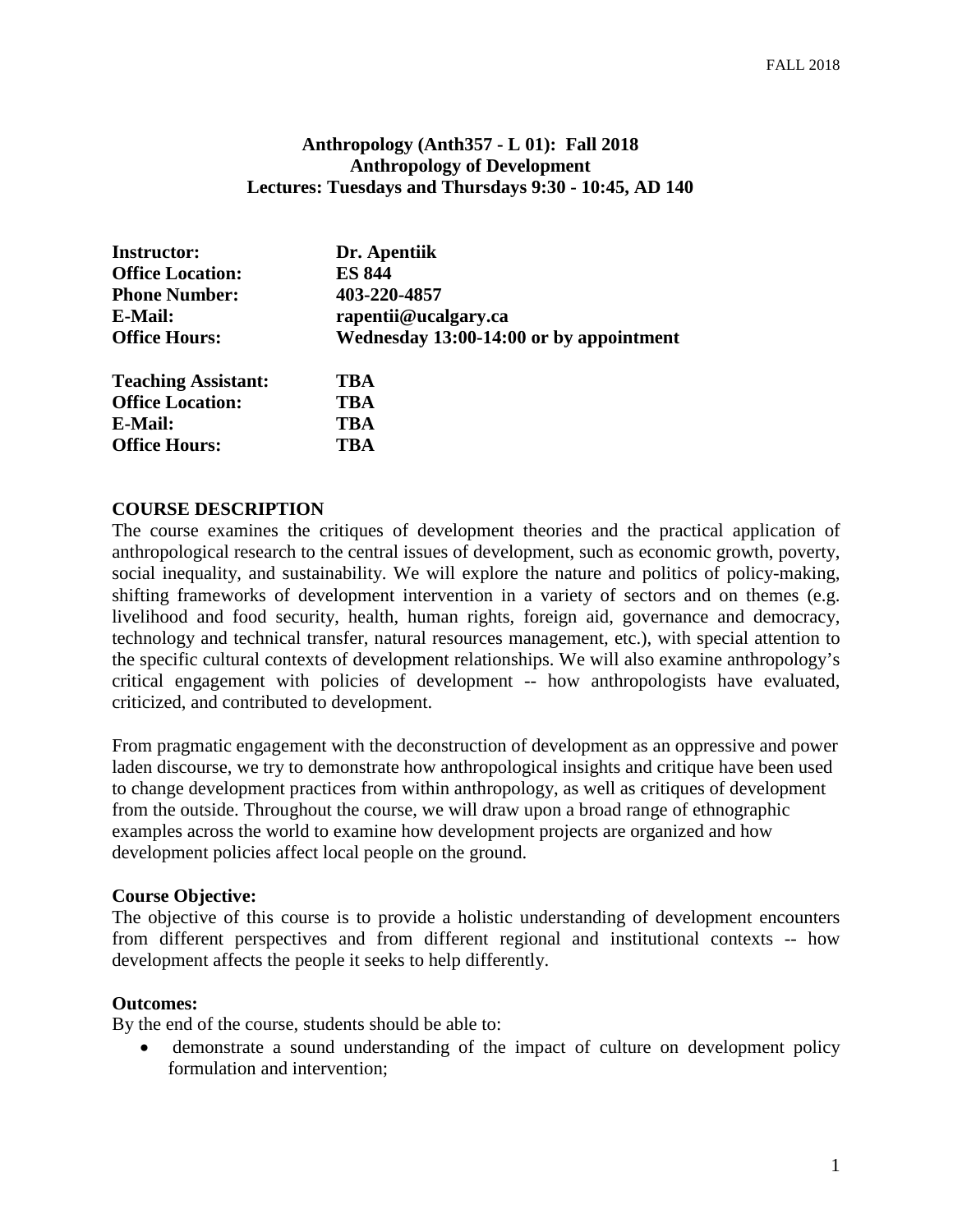- develop the capacity to conceptualize and ethically reflect on what and how anthropologists can contribute to sustainable development;
- demonstrate a critical understanding of how cultural experiences shape societal problems (e.g. poverty, injustice, and environmental crises);
- gain a critical and broader understanding of how socio-cultural anthropological methods can be used to analyze development problems and solutions.
- hone their skills at critical reading, critical thinking, and critical writing on development anthropological issues and debates.

# **TEXTBOOKS AND READINGS:**

### *Required Textbook:*

Nolan, R. W. (2018). *Development Anthropology*. New York: Routledge.

### *Additional recommended/suggested background readings*

- Edelman, M., & Haugerud, A. (Eds.) (2005). *The anthropology of development and globalisation: from classical political economy to contemporary neoliberalism*. Oxford: Blackwell.
- Farmer, P. (2005). *Pathologies of power: health, human rights and the new war on the poor*. Los Angeles: University of California Press.
- Ferguson, J. (1990). *The anti-politics machine: development, de-politicisation and bureaucratic power in Lesotho*. Cambridge: Cambridge University Press.
- Gardener, K., & Lewis, D. (1996). *Anthropology, development and the post-modern challenge*. London: Pluto.
- Harrison, E., & Crewe, E. (1999). *Whose development? An ethnography of aid*. London: Zed Books
- Li, T. (2007). *The will to improve: governmentality, development, and the practice of politics*. Durham: Duke University Press.
- Olivier de Sardan, J. (2005). *Anthropology and development: understanding social change*. London: Zed Press.
- Mosse, D., & Lewis, D. (Eds.) (2005). *The aid effect: Giving and governing in international development*. AnnArbor: Pluto Press.
- Quarles van Ufford, P., & Giri, A.K. (Eds.) (2003). *A moral critique of development: in search of global responsibilities*. London: Routledge.

# **ASSIGNMENTS AND EVALUATION**

| Book review paper    | 30% | Due October 25, 2018 (in-class) |
|----------------------|-----|---------------------------------|
| First in-class test  | 30% | October 11, 2018 (in-class)     |
| Second in-class test | 30% | November 8, 2018 (in-class)     |
| Final in-class test  | 10% | December 6, 2018 (in-class)     |
|                      |     |                                 |

**Note:** All assignments must be completed in order to pass the course.

# **SCHEDULE OF LECTURES AND READINGS**

To be made available on Desire2Learn.

#### **CRITICAL REVIEW PAPER; 30% (Due October 25 2018, to be collected in class)**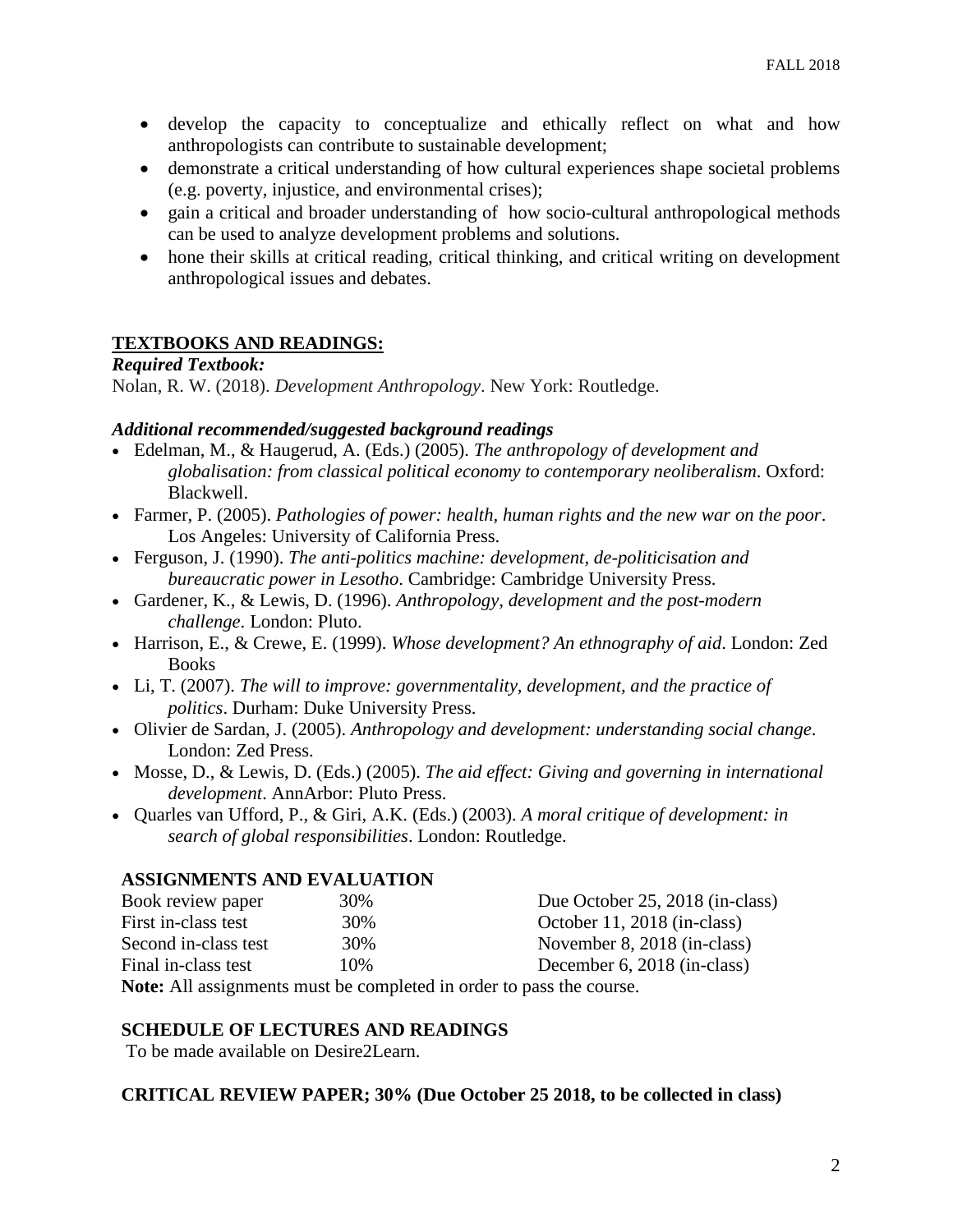*Book for review* exercise:

Farmer, P. (2005). *Pathologies of power: health, human rights and the new war on the poor*. Los Angeles: University of California Press.

### *Guidelines for review*

Length of paper: a maximum of **4 PAGES, TYPED AND DOUBLED-SPACED in 12 PT FONT;** going over the page limit may result in deduction of points and subsequently a reduced assignment grade (e.g. from A to  $-A$  or B+ to B). Page margins should be 1 INCH (2.5 cm) wide, and all pages should be numbered. Double-sided printing of assignments is encouraged to save paper, but is not mandatory. Please include a title page with the following information: title of paper, course code, instructor's name, student ID, and date of submission. Please include a minimum of 3-4 properly cited and referenced scholarly peer-reviewed references.

- The level of analysis is suitable for a second-year University course.
- Critical analysis requires an evaluation of the arguments made by the author, and this means you have to read carefully to find out what the author's argument(s) is/are. You may find the argument(s) stated in the book's introduction. The next step is to consider what the author provides in subsequent chapters.
- A well-written book will remind readers of the main arguments as it proceeds. The concluding chapter of the book will summarize the author's own appraisal of the argument(s) and evidence. This does not mean that you can simply read the introduction and conclusion, and be able to write a good review; in fact, you need to demonstrate that you know what each chapter contains, and how it contributes to the main argument(s).
- In addition, a critical analysis requires that you assess the argument(s) and comment on whether you think the book meets the author's stated objective(s). This assessment is not a simple option, but a thoughtful evaluation of how well the author has succeeded in convincing you, the reader, of the value of the argument and the evidence used to support it. Your own conclusions should also say something about what you have learned about the subject, having read the book, and what else you might want to know that was not addressed in the book.
- As you read, it is useful to carry on a "dialogue" with the author, asking yourself if you agree with what is being said, or whether something is missing. You will need to say something about the author's relationship with the subject, and about his/her methods. In some cases, you will have to be a detective to find out what you want to know.
- Correct spelling is important. Use a dictionary and a computer spelling and grammar checker, if needed.
- Create a draft of your review, and then look at it again a day or so later. When you do a second draft, make sure that the ideas follow coherently from one another. Move texts around if you need to. Weed out repetitive words and phrases. Vary the length of sentences. Read the review aloud, to see how it "flows." The final product will reflect the care you have put into its creation.
- If you wish, you may use the first person. Also, use the active voice as much as possible.
- Use APA bibliographical format (both in-text citation and the final list of references; see examples below).
	- **Book referencing example**:

Desai, V., & Potter, R.B. (Eds.) (2002). *The Companion to Development. 3rd Edition.*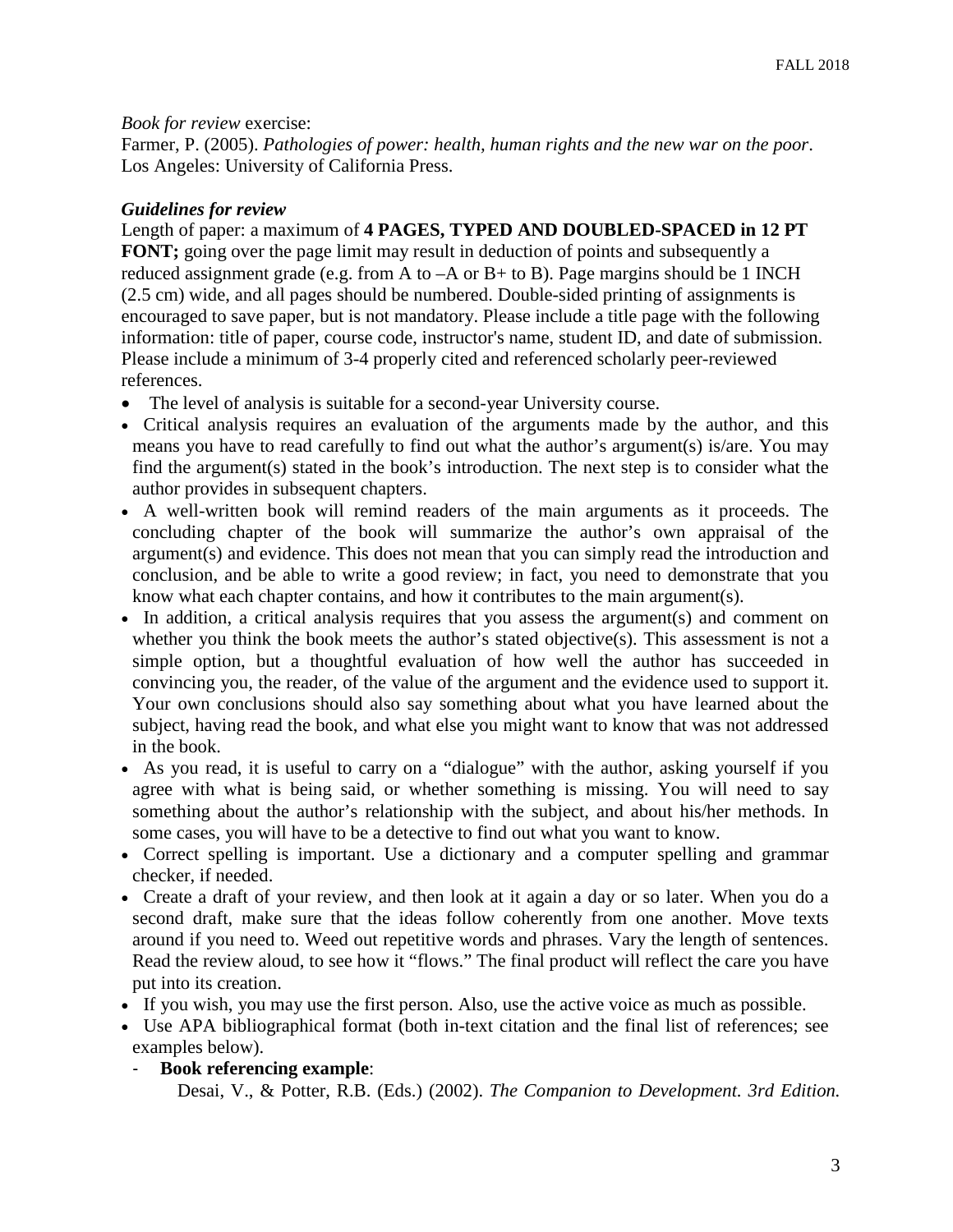New York: Routledge.

- **Journal article referencing examples:**

Cleaver, F. (1999). Paradoxes of participation: questioning participatory approaches to development. *Journal of International Development*, *11*(4), 597-612.

Riddell, B. (2003). The Face of Neoliberalism in the Third World: Landscapes of Coping in Trinidad and Tobago. *Canadian Journal of Development Studies, 24*(4), 592- 615.

- **Chapter in a book example:**
- Escobar, A. (1997). The Making and Unmaking of the Third World through Development. In M. Rahnema & V. Bawtree (Eds.), *The Post-Development Reader* (pp. xxx-xxx). London: Zed Books.
- **Online newspaper article example:**

Brody, J. E. (2007, December 11). Mental reserves keep brain agile. *The New York Times*. Retrieved from http://www.nytimes.com.

# **NOTES:**

- It is the student's responsibility to keep a copy of each assignment submitted. Students should be prepared to provide a second copy of their assignment if requested. Students who cannot provide a second copy of their essays may risk receiving a zero grade for this portion of the course.
- Please hand in your essays directly to your instructor. If it is not possible to do so, a daytime drop box is available in ES 620. A nighttime drop box is also available for approved after work hours submission. Assignments will be removed the following morning, stamped with the previous day's date, and placed in the instructor's mailbox.
- Extensions will only be granted under extraordinary circumstances, not including complaints of having too much other work to do. If late assignments are handed in at the Anthropology Office, please ensure that they are signed and dated.
- All written assignments (including, although to a lesser extent, written exam responses) will be assessed at least partly on writing skills. Writing skills include not only surface correctness (grammar, punctuation, sentence structure, etc.) but also general clarity and organization.

# **IN-CLASS TESTS:**

The two in-class tests are closed-book exams designed to test your grasp of the material covered in lectures, tutorials, and from course readings up to the date of the exam. This means that you will be expected to have read all the required readings on topics covered in the course up to the date of the exam. The best way to prepare for this exercise is to read and reflect on lectures and course readings. Exams will also cover lectures by guest speakers, and information from videos/films shown in the class.

Please note: no alternate dates for the exam will be provided unless a student has been legitimately excused.

# **ADDITIONAL INFORMATION**: **Use of Email**

Due to a high volume of daily e-mail messages, students are advised to meet me in person during office hours or make an appointment in the case of an issue that requires urgent attention. Please note that e-mail messages can be sent to the wrong email address, can be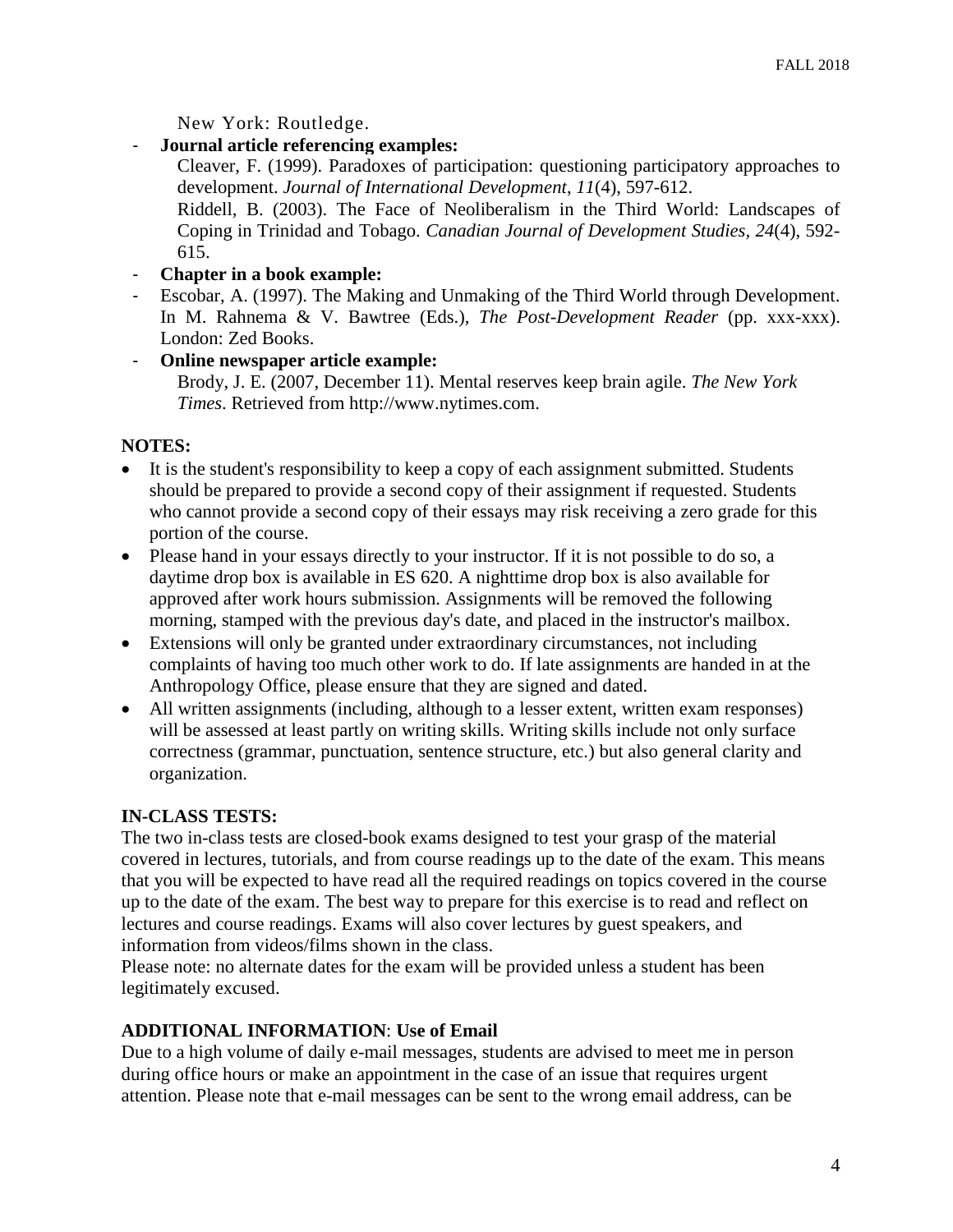accidentally deleted, can be buried or disappear into cyberspace. All questions and requests should therefore be made in person, especially if they concern extensions and other serious or urgent matters. I normally reply emails within 72 hours during regular business hours. Questions of general interest can and will be addressed in class. Students are advised to use their **ucalgary email** accounts in all communication on issues related to this course, including with peers, and me.

### **REGISTRAR-SCHEDULED FINAL EXAMINATION: No**

Please note: If your class is held in the evening, the Registrar's Office will make every attempt to schedule the final exam during the evening. However, there is NO guarantee that the exam will NOT be scheduled during the day.

### **POLICY FOR LATE ASSIGNMENTS**

Assignments submitted after the deadline may be penalized with the loss of a grade (e.g. A- to B+) for each day late. Extensions will only be granted under extraordinary circumstances. See *Request for Extension Form* on Desire2Learn. This form should be filled out and submitted to me two weeks before the due date for the submission of the assignment.

### **FREEDOM OF INFORMATION AND PROTECTION OF PRIVACY ACT**

This course is conducted in accordance with the Freedom of Information and Protection of Privacy Act (FOIP). As consequence, students should identify themselves on all written work by using their ID number. In addition, you will be required to provide a piece of picture identification in order to pick up an assignment or look at a final exam. For more information: <http://www.ucalgary.ca/secretariat/privacy>

#### **GRADING SYSTEM**

The following grading system is used in the Department of Anthropology.

| <b>Grading Scale</b> |               |  |
|----------------------|---------------|--|
| $A+$                 | $94.9 - 100$  |  |
| $\mathsf{A}$         | $89.9 - 94.8$ |  |
| A -                  | $84.9 - 89.8$ |  |
| $B+$                 | $79.9 - 84.8$ |  |
| B.                   | $74.9 - 79.8$ |  |
| $B -$                | $70.9 - 74.8$ |  |
| $C+$                 | $66.9 - 70.8$ |  |
| $\overline{C}$       | $62.9 - 66.8$ |  |
| $C-$                 | $58.9 - 62.8$ |  |
| D+                   | $54.9 - 58.8$ |  |
| D                    | $49.9 - 54.8$ |  |
| $\mathbf{F}$         | 49.8 and      |  |
|                      | below         |  |

# **PLAGIARISM**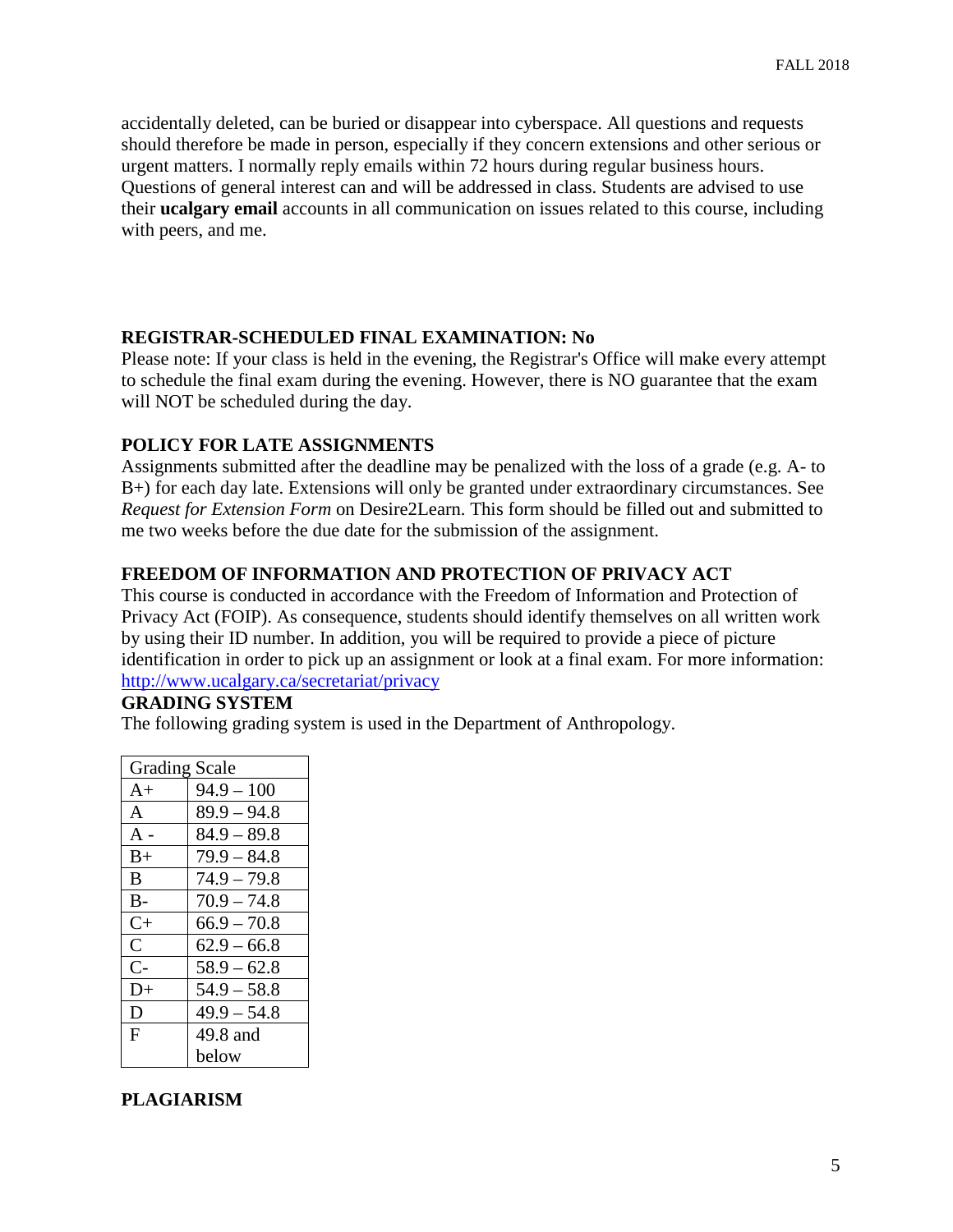Using any source whatsoever without clearly documenting it is a serious academic offense. Consequences include failure on the assignment, in the course and possibly suspension or expulsion from the university. You must document not only direct quotations but also paraphrases and ideas where they appear in your text. A reference list at the end is insufficient by itself. Readers must be able to tell exactly where your words and ideas end and other people's words and ideas begin. This includes assignments submitted in non-traditional formats such as web pages or visual media, and material taken from such sources. Please consult your instructor if you have any questions regarding how to document sources.

## **INTERNET AND ELECTRONIC COMMUNICATION DEVICE INFORMATION**

The use of cell phones is not allowed during lectures. Students may use computers in class, however, the instructor reserves the right to forbid students from using computers if their use is disruptive to the class. This may include chatting online, playing music or games etc. during class.

### **ACADEMIC MISCONDUCT**

For information on academic misconduct and the consequences thereof please see the current University of Calgary calendar at the following link: <http://www.ucalgary.ca/pubs/calendar/current/k.html>

# **ACADEMIC ACCOMMODATIONS**

<http://www.ucalgary.ca/access/accommodations/policy>

Students needing an Accommodation because of a Disability or medical condition should communicate this need to Student Accessibility Services in accordance with the Procedure for Accommodations for Students with Disabilities

Students needing an Accommodation based on a Protected Ground other than Disability, should communicate this need, preferably in writing, to the instructor of this course, Pascale Sicotte.

# **ACADEMIC INTEGRITY**

Academic integrity is essential to the pursuit of learning and scholarship in a university, and to ensuring that a degree from the University of Calgary is a strong signal of each student's individual academic achievements. As a result, the University treats cases of cheating and plagiarism very seriously. Non-academic integrity also constitutes an important component of this program.

For detailed information on what constitutes academic and non-academic misconduct, please refer to the following link:<http://www.ucalgary.ca/pubs/calendar/current/k-2-1.html>

All suspected cases of academic and non-academic misconduct will be investigated following procedures outlined in the University Calendar. If you have questions or concerns about what constitutes appropriate academic behavior or appropriate research and citation methods, you are expected to seek out additional information on academic integrity from your instructor or from other institutional resources.

Where there is a criminal act involved in plagiarism, cheating or other academic misconduct,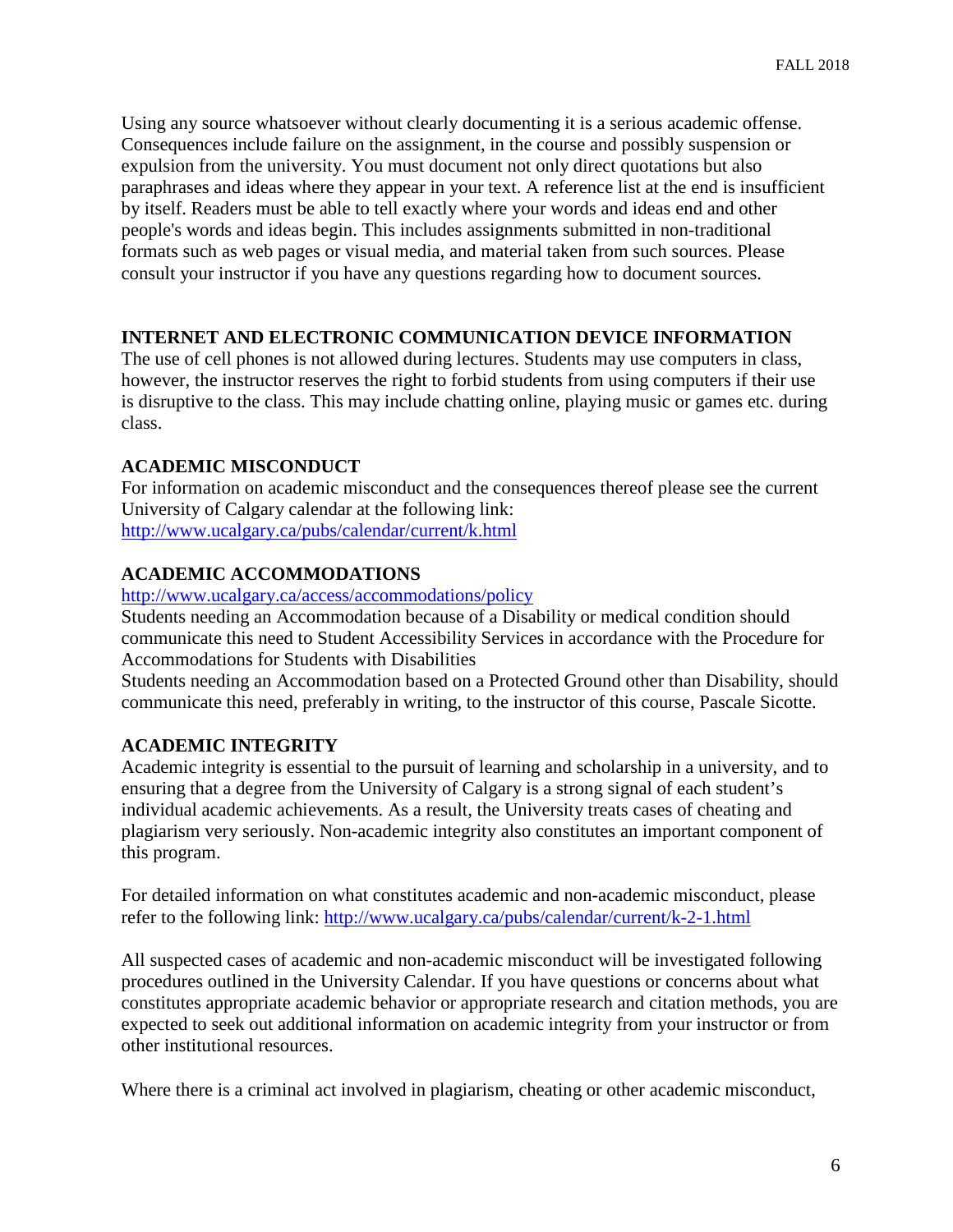e.g., theft (taking another student's paper from their possession, or from the possession of a faculty member without permission), breaking and entering (forcibly entering an office to gain access to papers, grades or records), forgery, personation and conspiracy (impersonating another student by agreement and writing their paper) and other such offences under the Criminal Code of Canada, the University may take legal advice on the appropriate response and, where appropriate, refer the matter to the police, in addition to or in substitution for any action taken under these regulations by the University

#### **DEFERRED EXAMS/ASSIGNMENTS:**

The format of a deferred examination/assignment will likely vary from the original format on the scheduled exam. .

IE: Essays or short answers rather than multiple choice.

#### **TEACHING EVALUATIONS / USRIS (Universal Student Ratings of Instruction)**

At the University of Calgary, feedback provided by students through the Universal Student Ratings of Instruction (USRI) survey provides valuable information to help with evaluating instruction, enhancing learning and teaching, and selecting courses. **Your responses make a difference, please participate!** Website: http://www.ucalgary.ca/usri/

#### **Writing Across the Curriculum**

Writing skills are not exclusive to English courses and, in fact, should cross all disciplines. The University supports the belief that throughout their University careers, students should be taught how to write well so that when they graduate their writing abilities will be far above the minimal standards required at entrance. Consistent with this belief, students are expected to do a substantial amount of writing in their University courses and, where appropriate, members of faculty can and should use writing and the grading thereof as a factor in the evaluation of student work. The services provided by the Writing Support, part of the Student Success Centre, can be utilized by all undergraduate and graduate students who feel they require further assistance

**Emergency Evacuation Assembly Points**: In the event of an emergency that requires evacuation, please refer to the following link to become familiar with the assembly points for the class:<http://www.ucalgary.ca/emergencyplan/assemblypoints>

#### **Freedom of Information and Protection of Privacy Act: Freedom of Information and Protection of Privacy Act**

The University of Calgary is committed to protecting the privacy of individuals who work and study at the University or who otherwise interact with the University in accordance with the standards set out in the Freedom of Information and Protection of Privacy Act. Please refer to the following link for detailed information:<http://www.ucalgary.ca/legalservices/foip> The Department of Anthropology and Archaeology's FOIP (Freedom of Information and Privacy) policy requires all reports/examinations to be returned to students during class time or the instructor's office hours. Any term work not picked up will be placed in the Anthropology and Archaeology Office (ES620) for distribution. Any student not wishing to have their work